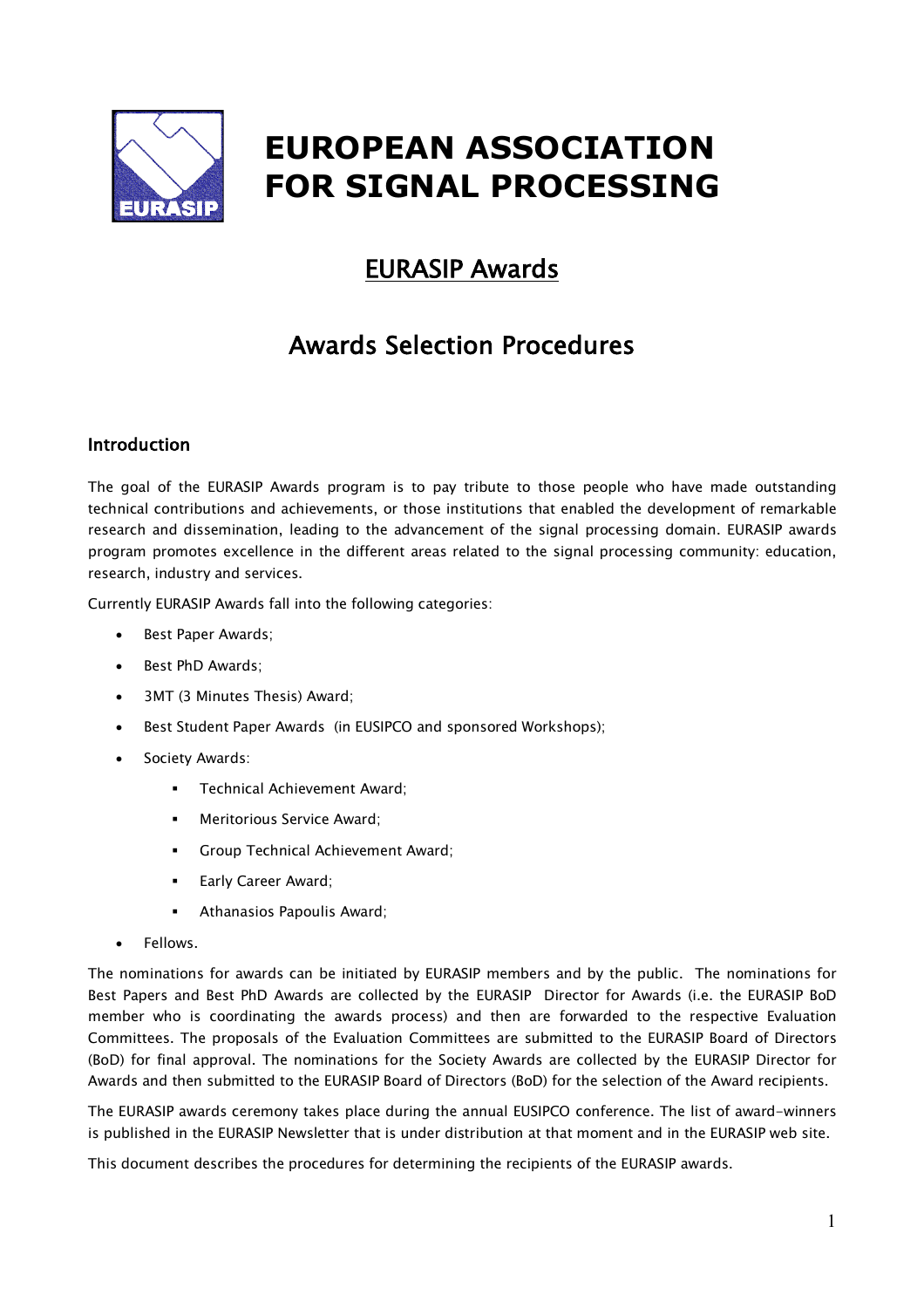# 1. Best Paper Awards

Best paper awards (BPA) are given annually to the most relevant contributions published in the Journals sponsored by EURASIP, according to the average number of papers published per year (this number should be calculated by averaging over a window of 4 years):

# 1-50: no award assigned; # 51-100: 1 award every two years;  $#$  > 100: 1 award per year.

In year 2020, the journals that meet this requirement are:

- Signal Processing (1 award annually)
- Signal Processing: Image Communication (1 award annually)
- Speech Communication (1 award every 2 years)
- Journal on Advances in Signal Processing (JASP) (1 award every 2 years)
- Journal on Wireless Communications and Networking (1 award annually)
- Journal on Image and Video Processing (1 award every 2 years).

These awards are given to each of the authors of the selected papers by the EURASIP BoD at the annual EUSIPCO conference.

The papers to be considered for the awards assigned in year x (and presented in EUSIPCO of year x) should have been published within a 4-years time window that goes from x-5 to x-2, extremes included.

Each author receives a Certificate prepared by care of the EURASIP Director for Awards according to the current standard layout, and a monetary compensation of  $1K \in (per paper)$  as a reimbursement for travelling and accommodation to attend the Awards Ceremony at EUSIPCO. The 1K€ is provided via bank transfer by the EURASIP Treasurer.

The steps of the selection process are briefly the following:

- 1. First, there is a pre-selection phase that is carried out by the EiC of the journal and the EURASIP Director for Awards. The initial list consists of the most cited papers plus any papers nominated by the EiC and the Associate Editors as well as any other member of the community. This initial list is pre-screened to exclude papers that are not eligible for awards, according to EURASIP rules (i.e., review or tutorial papers, papers co-authored by EURASIP BoD members or Award Committee members, and papers previously awarded by EURASIP).
- 2. In the sequel, a short list is formed taking into account the following criteria: i) the number of citations; ii) the number of downloads iii) if available, the evaluations of members of the editorial boards, including the guest editors of the special issues.
- 3. In the case of the multidisciplinary journals (i.e., SP and JASP), the EURASIP Technical Area Committees (TAC) take active part in the formation of the corresponding short lists. More specifically, each TAC, starting from the pre-screened list, will be invited to identify and propose, for each journal, one paper that deserves award and which, preferably, lies within the field of the TAC. The papers proposed by the TACs can be out of the pre-screened list. Note that in case a TAC nominates a paper in which one or more of the co-authors are members of the TAC, then this nomination must be well documented, otherwise it may be considered as a "conflict of interests". In any case, the procedure followed by the TAC should be well explained (i.e., what exactly they did to reach a proposal).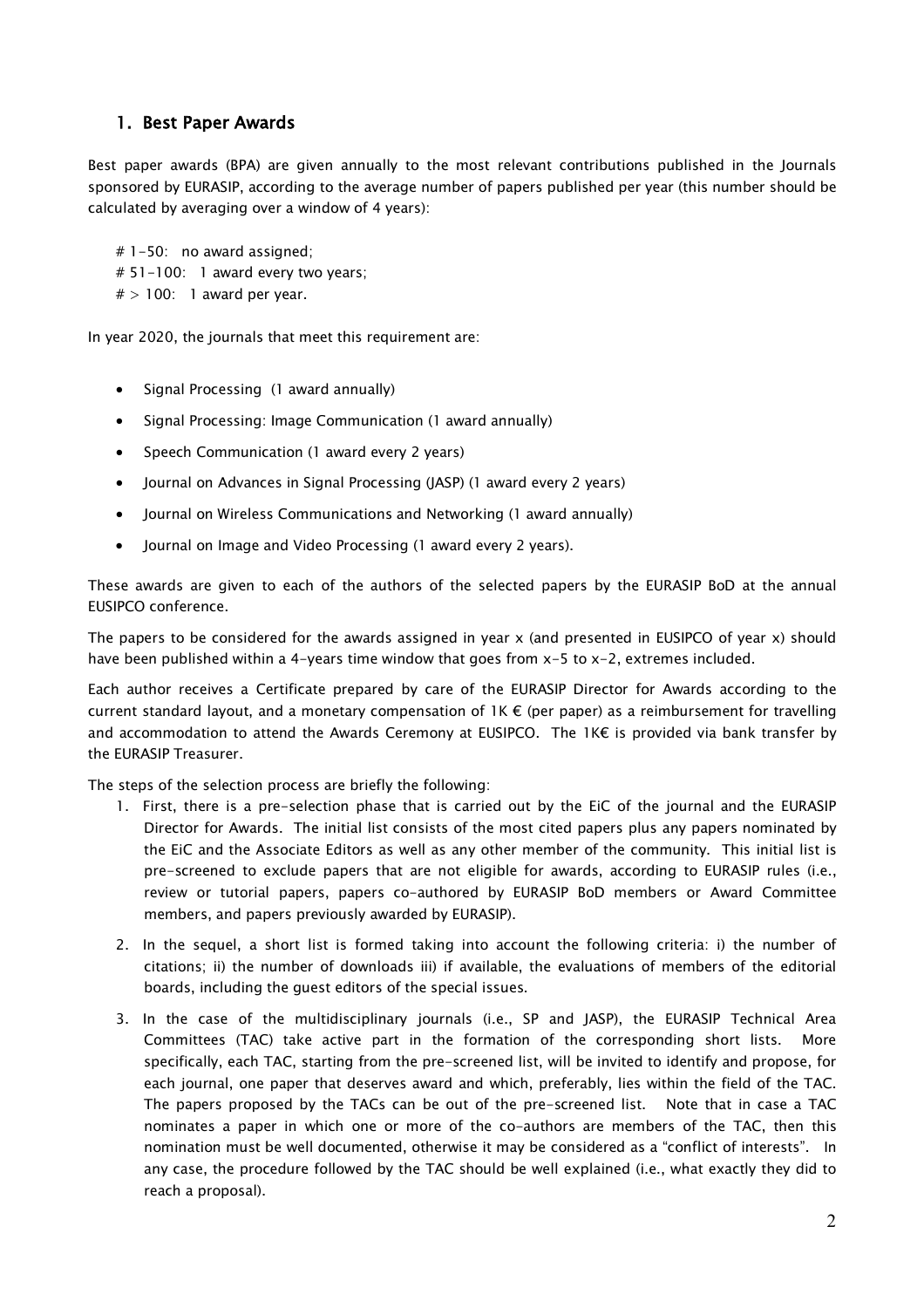- 4. Then, the papers of the short list are sent to BPA Committee members (note that there is one Committee for each journal). Each Committee member scores the short listed papers according to the following evaluation criteria:
	- o Relevance of the topic The degree of contribution of the paper to the advancement of the state of the art is evaluated. Under this topic the evaluation committee will assess the value of the paper in terms of the significance of the problem addressed in the paper for the signal processing community.
	- o Quality of the technical content The degree of excellence of the work described is evaluated. Under this topic the evaluation committee will assess the techniques and skills used to achieve the reported results.
	- $\circ$  Style of the presentation The degree to which the paper message is clearly and effectively expressed is evaluated. Under this topic the evaluation committee will assess the quality of the writing of the paper, namely completeness, conciseness, clarity, efficacy or balancing between the various sections of the paper.
	- $\circ$  Originality The degree to which the paper is original is evaluated. Under this topic the evaluation committee will assess the novelty of the technical material presented, namely in terms of addressing new problems, presenting new results, or using new methodologies.
- 5. Based on the scores of the BPA Committee members, the EURASIP Director for Awards and the EiC submit a proposal to the EURASIP BoD which, in turn, makes the final decision.

All EURASIP members (in particular those actively involved in EURASIP activities, i.e., Editorial Board members, TAC members etc) are invited and strongly encouraged to submit nominations for best paper awards. These nominations are collected by the EURASIP Director for Awards and the Editors-in-Chief by October 31st of the preceding year, i.e. the year x-1. Then the Steps of the above described process follow one by one and the final decision should be made by the EURASIP BoD until the end of February of the year to which the award refers to, i.e. the year x.

The list of award-winners is published in the EURASIP Newsletter in a spring issue of year x. The awards ceremony takes place at the EUSIPCO of year x.

The Evaluation Committees of the different journals are selected by the EURASIP Director of Awards (based on proposals by the journals' Editors-in-Chief, the BoD members and the TACs) and they are composed by at least four members. These members are typically selected among Special Issues guest editors, members of the journals' Editorial Boards, and reviewers of the journals. The Evaluation Committees membership is renewed every three years.

As a compensation for the work performed in the quality of a journal's awards subcommittee member, these members are offered an annual subscription of one of the EURASIP sponsored journals.

# 2. Best PhD Award

Every year the EURASIP Board of Directors selects up to three theses related to different areas of signal processing to be awarded 'Best PhD Thesis' awards. The selection procedure is coordinated by the EURASIP Director for Awards and the PhD Awards Chair who is designated (on a yearly basis) by the BoD. The PhD Awards Chair invites an adequate number of reviewers, ensuring that each of the short listed theses is reviewed by 2-3 experts.

More specifically the procedure is as follows: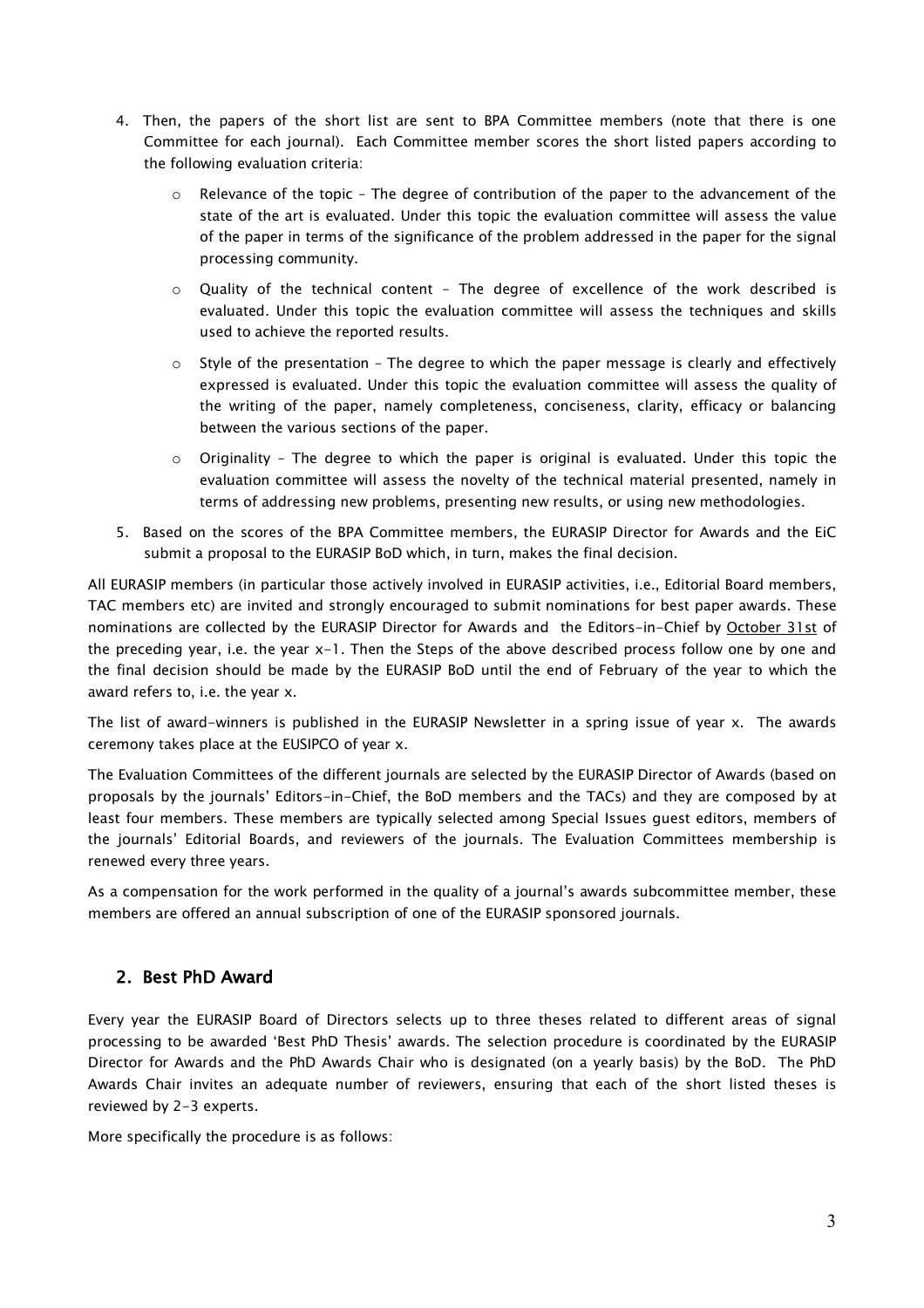At the first step of the process, an initial long list is formed by taking into account the number of downloads from the EURASIP PhD Thesis Database. Well documented nominations by EURASIP members may also be included in the initial list.

Then a short list is selected based on the impact of the theses (e.g., download and citation statistics) as well as their subsequent journal and conference publications and related citations received. The shorted listed theses are further reviewed by independent reviewers.

The PhD Theses to be considered for the awards assigned in year x (and presented in EUSIPCO of year x) should have been awarded (i.e., recognized) by the University within a 3-years time window that goes from  $x-5$  to  $x-3$ , extremes included. The theses that have received an award in previous years as well as those for which the thesis adviser / research director is a EURASIP Board of Directors member, are not eligible for award. The procedure begins in January and the decision is made by the end of April.

Each awardee receives a Certificate and a travelling & accommodation reimbursement of 1K € for attending the Awards Ceremony. The awards will be presented during the Awards Ceremony at the EUSIPCO conference of year x.

# 3. 3MT Award

As a relatively new activity within the EUSIPCOs, a 3 Minutes Thesis (3MT) contest is organized, where a preselected group of 5 up to 10 PhD students have 3 minutes each one to present a compelling oration on their thesis and its significance. 3MT is an exercise for students to consolidate their ideas so they can present them concisely to an audience specialized in different signal processing fields. Together with scientific and technical quality, EURASIP wants to promote transversal skills of PhD researchers such as oral and presentation skills. Also, it aims to help PhDs to gain visibility of their work.

Previous to the contest, there is a call for 3MT participation within EUSIPCO. Authors only need to submit a video (that should not exceed 3 minutes of duration) together with one-page Thesis summary, to be included in the proceedings. A pre-selection of a maximum of 10 finalists and a minimum of 5 is done under a peerreview process and following the rules of Three Minute Thesis (3MT®), developed by the University of Queensland (UQ) (every year EUSIPCO organizers should ask for permission to UQ in order to use (3MT®).

The competition among the 10 finalist takes place at EUSIPCO. The audience participates in the voting, together with a Committee of 5 members (3 from Industry and 2 from Academia). Financial support of 1000 euros for the winner and of 500 euros (for second or shared between second and third applications, to be decided by the committee), is provided by EURASIP.

The EURASIP Director for Technical Programs and Membership is responsible for this award.

More details regarding 3MT Award may be found at the website of EURASIP.

# 4. Student Best Paper Awards

#### 4.1 Sponsored Conferences/Workshops

To increase the impact of EURASIP and gather new members, notably young researchers, EURASIP may sponsor Student Best Paper Awards under the following conditions:

1. Only conferences/workshops with EURASIP technical sponsorship will be considered.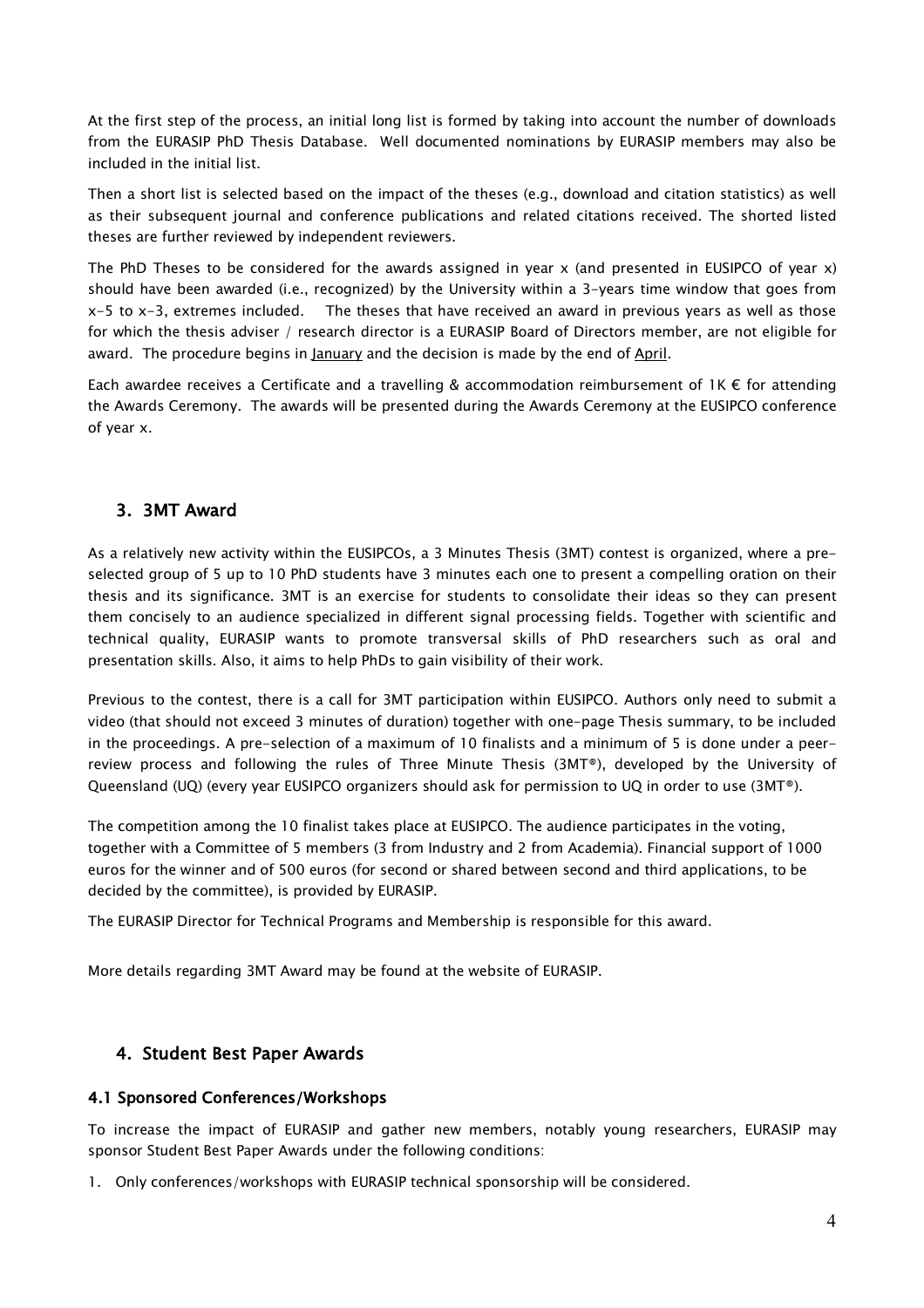- 2. No conferences/workshops financially sponsored by international institutions or companies (other than EURASIP) will be considered.
- 3. Only one Student Best Paper Award will be considered per conference/workshop. The monetary value of the award is 500€ which is shared 50/50 between EURASIP and the conference/workshop.
- 4. The maximum number of EURASIP sponsored awards per year is 3.
- 5. The award will be named "EURASIP <WorkshopName> 20xx Student Best Paper Award".
- 6. The conference/workshop needs to have an Awards Committee under the leadership of an internationally recognized expert. This Awards Committee must include at least one expert nominated by the EURASIP BoD, e.g. the EURASIP TAC (Technical Area Committee) Chair, see http://www.eurasip.org/, notably in a field relevant for the conference/workshop.
- 7. The award winners have to be selected with a transparent process clearly at the conference website.
- 8. The proposal for award sponsorship has to be submitted at least 2 months before the paper submission deadline to the EURASIP Director for Technical Programs and Membership.
- 9. The approval of the award sponsorship is made by the EURASIP BoD. By the date of approval, the conference/workshop must already have its EURASIP technical sponsorship approved.
- 10. After approval, the conference/workshop commits to advertise the award with the appropriate name in the website and all advertising materials with high visibility.
- 11. The award will be given to the awardee at the conference/workshop banquet or at the opening ceremony by a person selected by the EURASIP BoD.
- 12. The awardee will receive a Certificate where the name of the award and the EURASIP logo are clearly visible.

# 4.2 EUSIPCO

EUSIPCO is the flagship conference of EURASIP. Τhe basic rules for EUSIPCO Student Best Paper Awards are summarized as follows:

- 1. Each year in EUSIPCO, at least one and not more than three student best paper awards are assigned.
- 2. The selection process is carried out by EUSIPCO OC in close collaboration with EURASIP. The details of this collaboration are described in the corresponding protocol of EURASIP.
- 3. The monetary value of the award is 500€ which is shared 50/50 between EURASIP and EUSIPCO.
- 4. The template of the Certificate is supplied in advance by EURASIP to EUSIPCO OC.
- 5. The awards are presented to the winners normally at the EUSIPCO opening ceremony.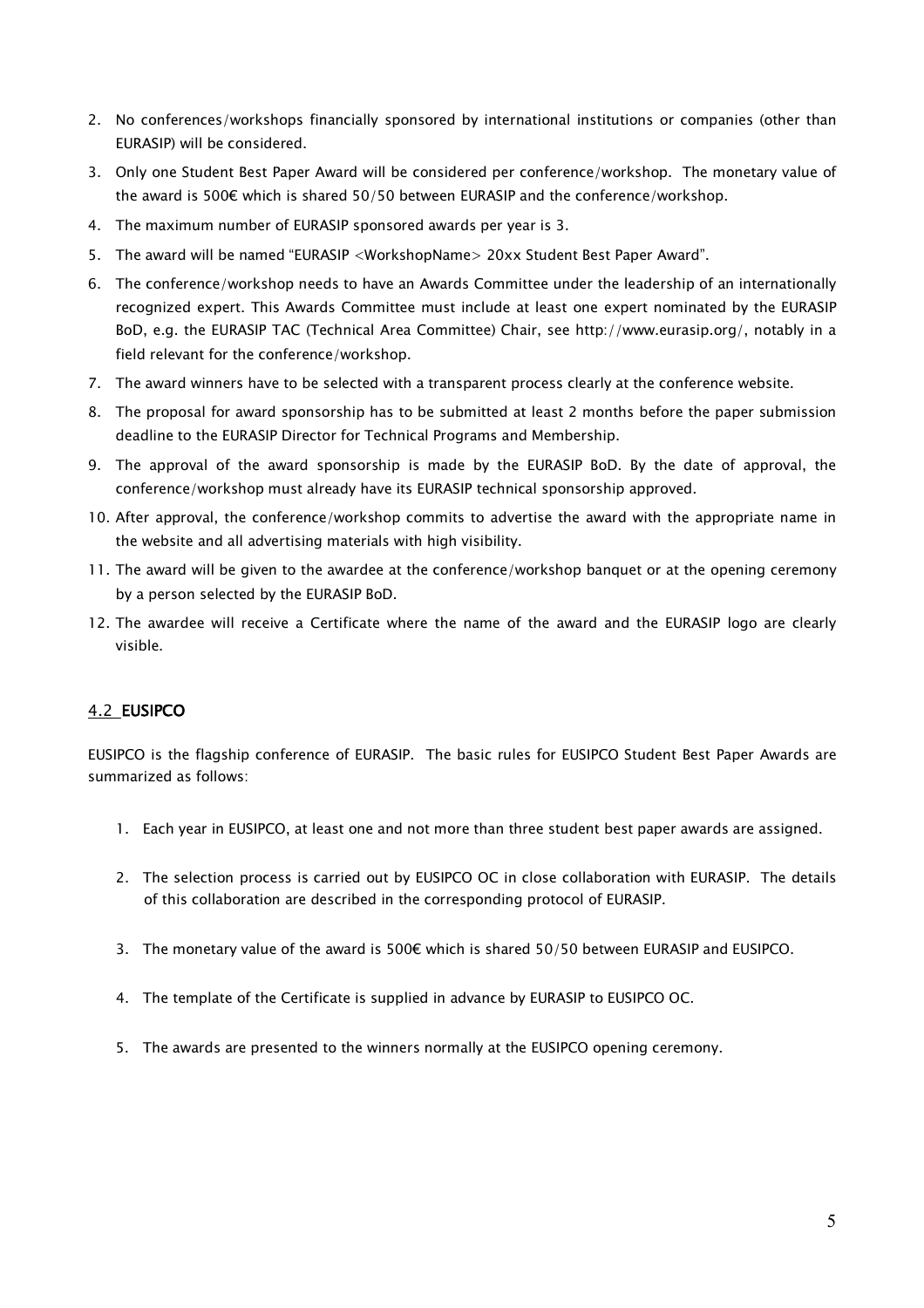# 5. Society Awards

### 5.1 Technical Achievement Award

The Technical Achievement Award is given normally annually, to individuals who have made distinguished contributions in the field of signal, speech, and image processing.

A Call for Nominations is published in the EURASIP Newsletter, it is distributed at EUSIPCO of the preceding year and it is posted at the EURASIP web site. The nominations are submitted to the EURASIP Director for Awards by members of the EURASIP BoD and/or Advisory Committee, or by the general public until the end of December of the preceding year. The final decision about the award is taken by the BoD in January/February of the year of the award attribution and it is published in the EURASIP web site and in the EURASIP Newsletter.

The candidates should:

- be actively involved with the international signal processing community, having a recognised leadership in their field of action and a significant impact on the European research activities;
- have a significant list of achievements, reflected by their *curriculum vitae*, namely in terms of relevant publications, original contributions, or inventive value (patents);
- publish regularly in EURASIP journals;
- participate regularly in conferences sponsored by EURASIP, and in particular in EUSIPCO conferences.

The nominations should be well supported, namely in terms of:

- providing complete name of the candidate, education degrees, business titles, contact information, professional curriculum, EURASIP involvement;
- documenting the major technical achievements of the candidate, namely by referencing books, papers, reports, standards contributions, patents, development of products, systems, facilities or services, technical presentations and courses developed;
- justifying why the candidate is worthy to receive this award on the basis of innovation, originality, creativity and relevance of contributions;
- including support endorsement letters.

Nomination and endorsements should be as specific, accurate and complete as possible.

The technical achievements awardee receives a Certificate, crafted according to the current standard layout, which is presented to the award-winner at the annual EUSIPCO conference.

#### 5.2 EURASIP Meritorious Service Award

The EURASIP Meritorious Service Award is given normally annually, to individuals who have made distinguished services to the Society.

A Call for Nominations is published in the EURASIP Newsletter, it is distributed at EUSIPCO of the preceding year, and it is posted at the EURASIP web site. The nominations are submitted to the EURASIP Director for Awards by members of the EURASIP BoD and/or Advisory Committee, or by the general public until the end of December of the preceding year. The final decision about the award is taken by the BoD in January/February of the year of the award attribution and it is published in the EURASIP web site and in the EURASIP Newsletter.

The candidates should:

• have provided significant contributions to the development of EURASIP;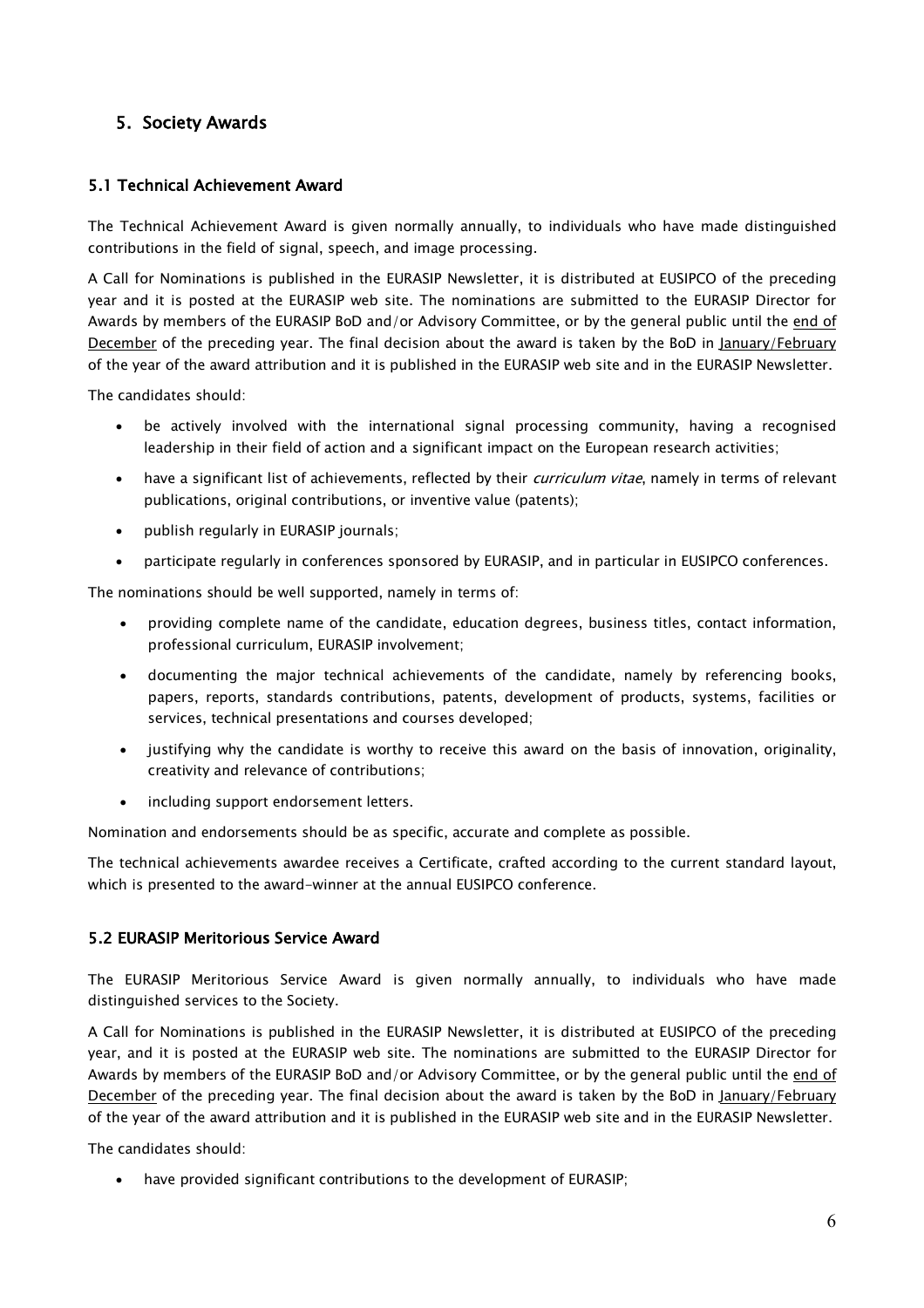- have furnished distinguished service to the advancement and pursuit of the technical objectives of EURASIP;
- have cooperated actively in actions supported or sponsored by EURASIP.

The nominations should be well supported, namely in terms of:

- providing complete name of the candidate, education degrees, business titles, contact information, professional curriculum, EURASIP involvement;
- justifying why the candidate is worthy to receive this award on the basis of major contributions to the development of EURASIP.

Nomination should be as specific, accurate and complete as possible.

The meritorious service awardee receives a Certificate, crafted according to the current standard layout, which is presented to the award-winner at the annual EUSIPCO conference.

#### 5.3 Group Technical Achievement Award

The Group Technical Achievement Award is given normally annually, to leaders of research groups that have made relevant contributions in the field of signal, speech, or image processing.

A Call for Nominations is published in the EURASIP Newsletter, it is distributed at EUSIPCO of the preceding year, and it is posted at the EURASIP web site. The nominations are submitted to the EURASIP Director for Awards by members of the EURASIP BoD and/or Advisory Committee, or by the general public by the end of December of the preceding year. The final decision about the award is taken by the BoD in January/February of the year of the award attribution and it is published in the EURASIP web site and in the EURASIP Newsletter.

The nominations can also be open to the general public.

The award-candidate and his/her research group should:

- be actively involved in the international signal processing community, having a recognised leadership in their field of action and a significant impact on the European research activities;
- have a significant list of achievements, namely in terms of relevant publications, original contributions, or inventive value (patents),
- publish regularly in EURASIP journals;
- participate regularly in conferences sponsored by EURASIP, and in particular in EUSIPCO conferences.

The nominations should be well supported, namely in terms of:

- providing complete name of the candidate who represents the research group, his/her education degrees, business titles, contact information, professional curriculum, EURASIP involvement;
- documenting the major technical achievements of the research group, namely by referencing books, papers, reports, standards contributions, patents, development of products, systems, facilities or services, technical presentations and courses developed,
- justifying why the candidate research group is worthy to receive this award, namely in terms of innovation, originality, creativity and relevance of contributions;
- including support endorsement letters.

Nomination and endorsements should be as specific, accurate and complete as much as possible.

The group technical achievement awardee receives a certificate which is crafted according to the current standard layout. The certificate refers to the leader of the selected research group and is presented by the EURASIP BoD at the annual EUSIPCO conference.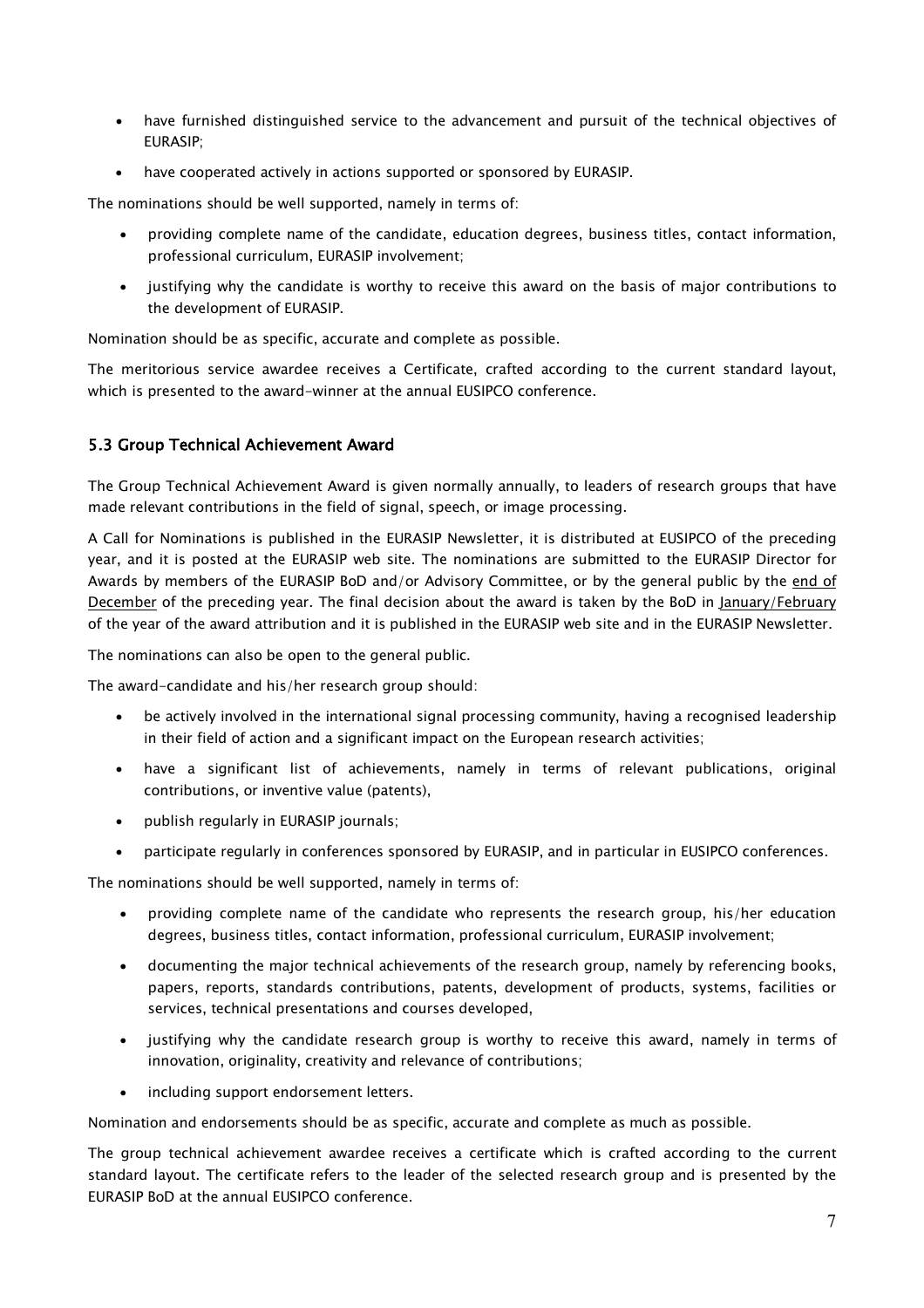#### 5.4 Early Career Award

EURASIP has recently conceived a new society award, i.e., the EURASIP Early Career Award, which is given normally annually. This award is intended to recognize some of the finest scientist and engineers who, while at an early or mid-stage of their career, show not only significant scientific achievements but also high potential to advance knowledge within the technical scope of EURASIP. This award targets at researchers who are less than forty.

A Call for Nominations is published in the EURASIP Newsletter, it is distributed at EUSIPCO of the preceding year and it is posted at the EURASIP web site. The nominations are submitted to the EURASIP Director for Awards by members of the EURASIP BoD and/or Advisory Committee or by the general public until the end of December of the preceding year. The final decision about the award is taken by the BoD in February/March of the year of the award attribution and it is published in the EURASIP web site and in the EURASIP Newsletter.

The candidates should:

- be under 40 years old (at the nomination time);
- be actively involved in EURASIP and the international signal processing community, having a recognized leadership in their field of action and a significant impact on the European research activities;
- have a significant list of achievements, reflected by their curriculum vitae, namely in terms of relevant publications, original contributions, or inventive value (patents);
- publish regularly in EURASIP journals;
- participate regularly in conferences sponsored by EURASIP, and in particular in EUSIPCO conferences.

Current collaborators of BoD members are excluded (e.g. someone who regularly publishes with a BoD member).

The nominations should be well supported, namely in terms of:

- providing complete name of the candidate, education degrees, business titles, contact information, professional curriculum, EURASIP involvement;
- documenting the major technical achievements of the candidate, namely by referencing books, papers, reports, standards contributions, patents, development of products, systems, facilities or services, technical presentations and courses developed;
- justifying why the candidate is worthy to receive this award on the basis of innovation, originality, creativity and relevance of contributions;
- including support endorsement letters.

Nomination and endorsements should be as specific, accurate and complete as possible. The nomination form can be downloaded from the corresponding award section at www.eurasip.org

The Early Career award includes a certificate presented to the award-winner at the annual EUSIPCO conference and a monetary award of 2000  $\epsilon$ .

#### 5.5 Athanasios Papoulis Award

The Athanasios Papoulis Award is given to honor scientists whose work had a major impact on signal processing education, in various aspects. The award is offered only on demand, every time there is an exceptional candidate and not on a regular period of time.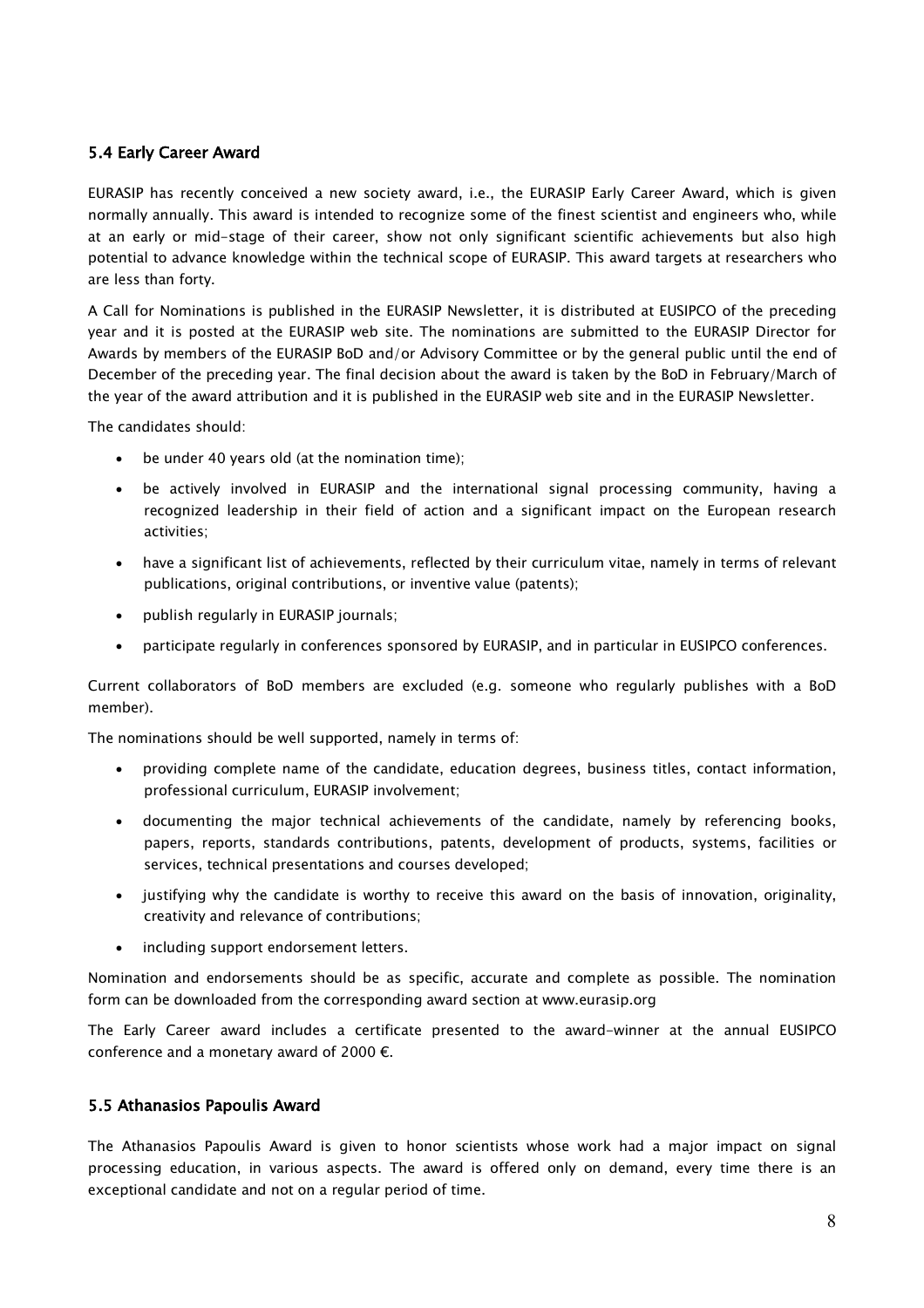A Call for Nominations published in the EURASIP Newsletter to be distributed at EUSIPCO of the preceding year and at the EURASIP web site. The nominations are submitted to the EURASIP Director for Awards by members of the EURASIP BoD and/or Advisory Committee, or by the general public until the end of December of the preceding year. The nominations to the Athanasios Papoulis Award are reviewed by a panel of experts and their recommendations are submitted to the EURASIP Director for Awards prior to their final approval by the EURASIP BoD. The final decision on this award is taken by the BoD in February of the year of the award attribution and is published in the EURASIP web site and in the EURASIP.

The Athanasios Papoulis Awardee receives a certificate, crafted according to the current standard layout, which is presented to the award-winner at the annual EUSIPCO conference.

# Awards Standard Layouts

The standard layouts of Certificates are kept by the current EURASIP Director for Awards and transferred to the next one.

# Awards Voting Procedure

All Society Awards (i.e., the Technical Achievement Award, the EURASIP Meritorious Service Award, the Group Technical Achievement Award, the Early Career Award and the Athanasios Papoulis Award) are decided by the BoD according to the following guidelines:

- 1. Voting is carried out electronically, with the assistance of the EURASIP Office and under the supervision of the EURASIP Director for Awards.
- 2. The voting members are the elected members to the EURASIP BoD and the Past President.
- 3. In case there are more than three candidates for an award, the voting procedure is split in two parts.
	- In the first round, ranked voting is followed.
	- The two candidates who receive the highest number of votes pass to the second round. In the second round each voting member votes only for one candidate. The award is given to the candidate who receives the highest number of votes.
	- In case that two or more candidates receive the same number of votes in any of the two rounds, it will be care of the BoD to decide how to proceed.
- 4. In case the number of candidates is up to three, only the second part of the vote will take place.

# Awards Attribution Notification

Since the decisions about the awards are taken by the elected members of the BoD, plus the past President, and in consideration of the relevance given to the awards, award-winners, together with their corresponding nominators, are notified by the EURASIP President or by the EURASIP Director for Awards.

The name of each award will begin with "EURASIP …" (also in the certificates), so that we guarantee that the award recipients do not forget to cite EURASIP when referring to the award in any occasion (e.g. CV, Homepage).

The EURASIP awards ceremony takes place during the annual EUSIPCO conference. The list of award-winners is published in the EURASIP Newsletter that is issued immediately after the awarding decision.

The nominators for Society Awards as well as for EURASIP Fellows are notified in case the Awards/Fellowships have not gone through.